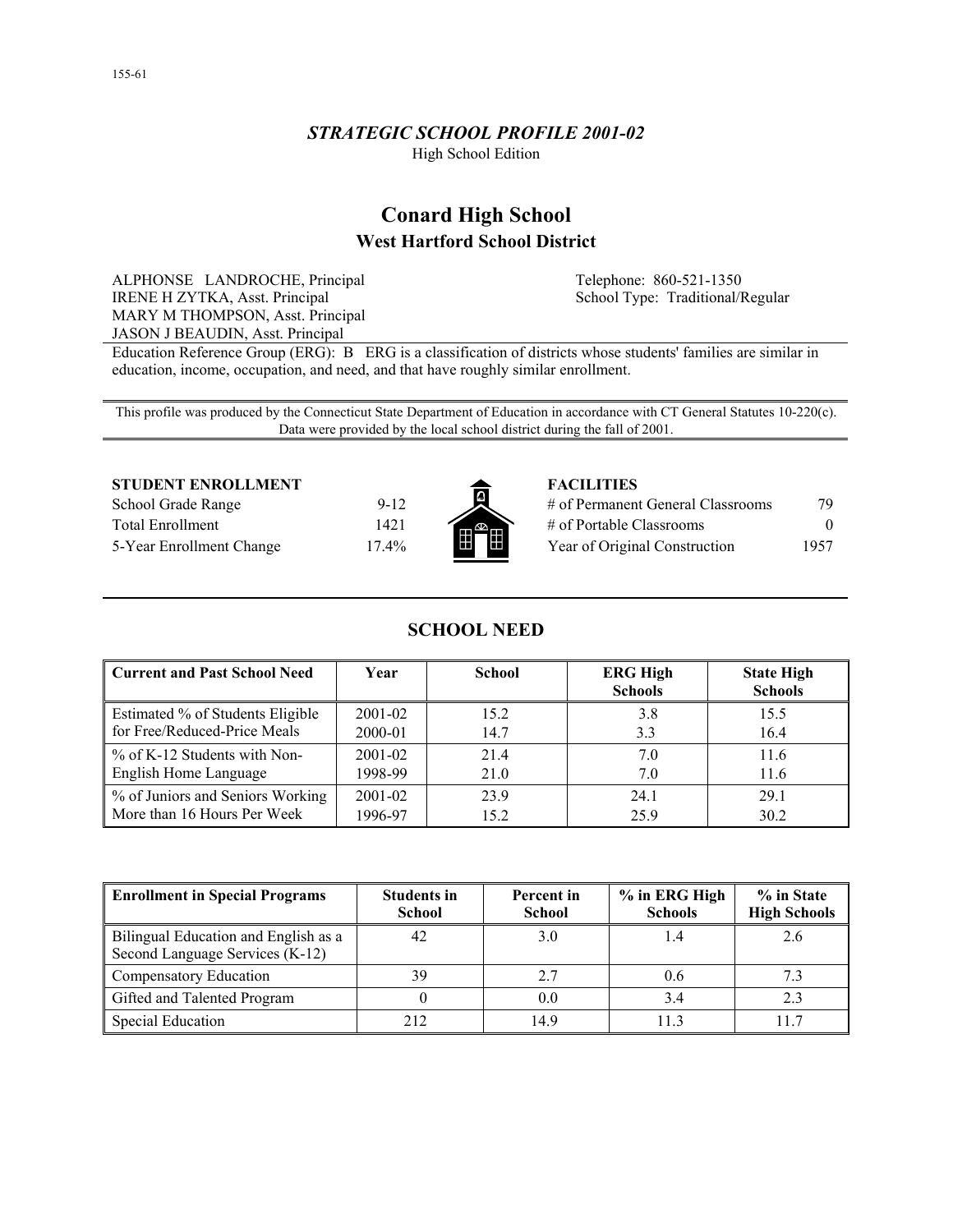| <b>Race/Ethnicity</b> | <b>Number</b> | Percent |
|-----------------------|---------------|---------|
| American Indian       |               | 0.5     |
| Asian American        | 137           | 9.6     |
| <b>Black</b>          | 139           | 9.8     |
| Hispanic              | 208           | 14.6    |
| White                 | 930           | 65.4    |



## **EFFORTS TO REDUCE RACIAL, ETHNIC, AND ECONOMIC ISOLATION**

Connecticut law requires that school districts provide educational opportunities for their students to interact with students and teachers from diverse racial, ethnic, and economic backgrounds. This may occur through programs with other schools, distance learning, or other experiences. Below is the description submitted by this school of how it provides such experiences.

 Conard offers a variety of programs and opportunities for its diverse student population and faculty to interact and learn from and about one another.

- The Gay/Straight Alliance helps to increase tolerance and understanding among students and faculty in a variety of ways. Activities include movies, guest speakers, special programs and social activities with other local GSA's. The alliance also attends the yearly "Children of the Shadows" Conference held at the University of Hartford.
- Through Common Ground, students develop leadership and service skills along with diverse students from other Hartford area public high schools.
- Conard's ESOL Program provides both peer tutors to assist ESOL reading students weekly and faculty mentors who meet with ESOL students regularly.
- Conard 10th graders participated in the highly successful "Names Can Really Hurt Us" program. This program, which was implemented by the Anti-Defamation League, focuses on respecting ourselves and others. After training a group of students and faculty in diversity issues, an open forum is created where both are given the opportunity to present views on issues such as hatred and intolerance.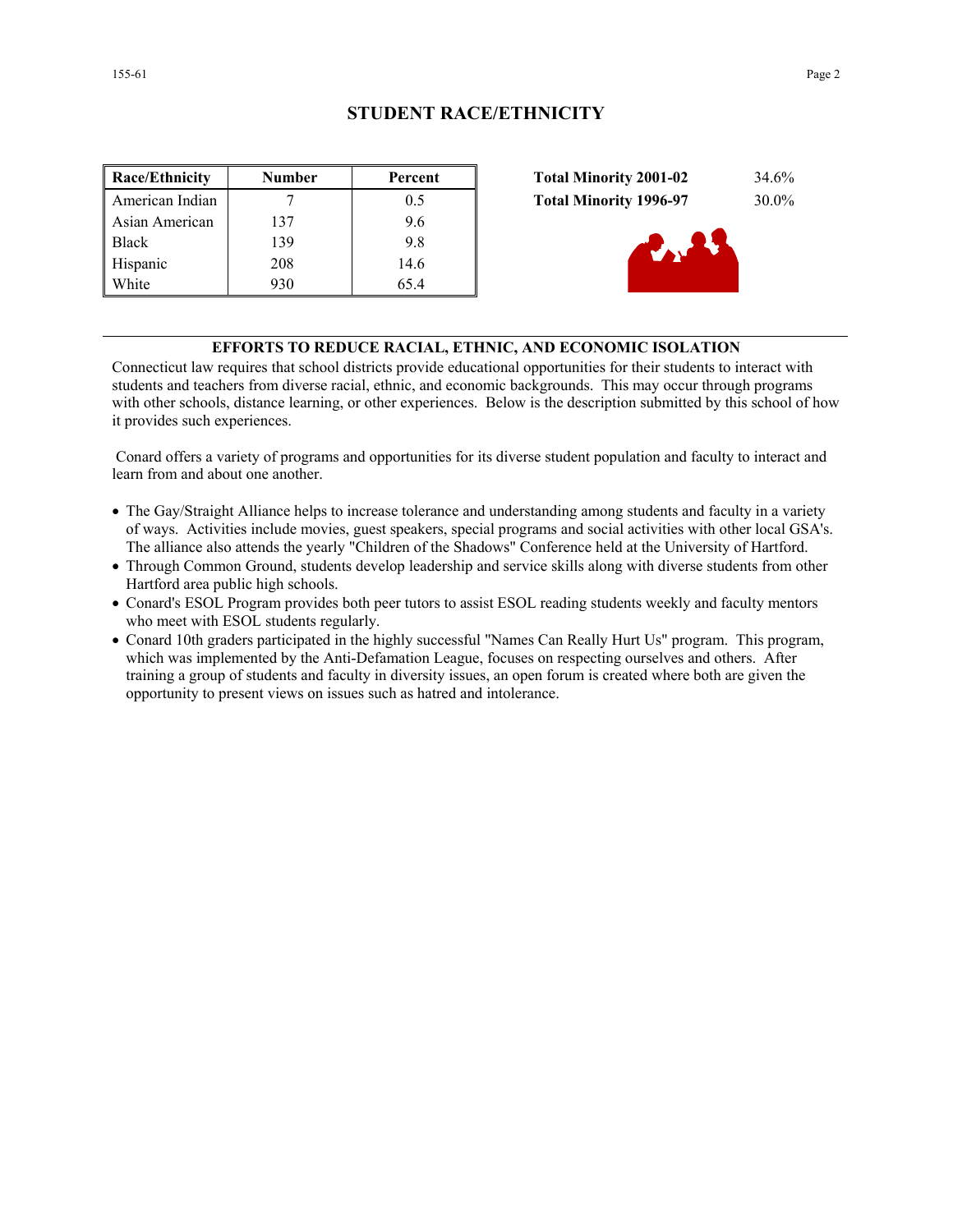# **SCHOOL RESOURCES**

| 998<br>Total Hours of Instruction Per Year | <b>Instructional Time*</b> | School | <b>ERG High Schools</b> | <b>State High Schools</b> |
|--------------------------------------------|----------------------------|--------|-------------------------|---------------------------|
|                                            |                            |        |                         |                           |

\*State law requires at least 900 hours for grades 1 through 12.

| <b>TECHNOLOGY</b> | % of Classrooms, Libraries,<br>and Laboratories Wired for: | <b>School</b> | <b>ERG High</b><br><b>Schools</b> | <b>State High</b><br><b>Schools</b> |
|-------------------|------------------------------------------------------------|---------------|-----------------------------------|-------------------------------------|
|                   | Video                                                      | 100.0         | 75.8                              | 69.7                                |
|                   | Voice                                                      | 100.0         | 82.4                              | 75.0                                |
|                   | <b>Internet Access</b>                                     | 100.0         | 95.1                              | 90.0                                |
|                   | Multi-Room Network (LAN)                                   | 100.0         | 87.5                              | 58.0                                |

| Computers                                         | <b>School</b> | <b>ERG HS</b> | <b>State HS</b> | This school     |
|---------------------------------------------------|---------------|---------------|-----------------|-----------------|
| $\parallel$ # of Students Per Academic Computer   | 3.4           | 4.4           | 3.8             | does not have   |
| ■ % of Computers that are High or Moderate Power  | 100.0         | 98.5          | 97.3            | a functional    |
| % of Computers with Internet Access, All Speeds   | 100.0         | 96.3          | 90.1            | satellite link. |
| ■ % of Computers with High Speed Internet Access  | 100.0         | 96.3          | 89.8            |                 |
| ■ % of Internet Computers with Filtering Software | 100.0         | 86.5          | 84.9            |                 |

## **LIBRARY MATERIALS**

Free on-line access to periodicals, newspapers, and other resources is available to all Connecticut schools through the Connecticut Digital Library.

| <b>Library Materials</b>                                | <b>School</b> | <b>ERG HS</b> | <b>State HS</b> |
|---------------------------------------------------------|---------------|---------------|-----------------|
| # of Print Volumes Per Student*                         | 22.1          | 194           | 17 1            |
| % of Print Volumes Purchased in<br>the Last Three Years | 213           | 80            | 10.6            |
| # of Print Periodical Subscriptions                     | 120           | 871           | 55.6            |
| $\#$ of Non-Print Materials                             | 1863          | 1407.8        | 768 9           |

\*Because a certain number of volumes are needed for a library of adequate breadth and depth, a small school may need a higher number of volumes per student.

## **STAFFING RESOURCES**

| <b>Average Class Size</b> | <b>School</b> | ERG- | <b>State</b> | Library/Media Staff<br>2.0               | 1.0  |
|---------------------------|---------------|------|--------------|------------------------------------------|------|
| Algebra I                 | 23.0          | 20.5 | 20.2         | Counselors, Social Workers,<br>114       | 9.0  |
| Biology I                 | 18.1          | 20.2 | 19.5         | and School Psychologists                 |      |
| English, Grade 10         | 17.6          | 20.3 | 19.7         | Other Professionals<br>4.0               | 39   |
| American History          | 21.1          | 21.6 | 20.3         | # of Non-Certified Instructional<br>16.0 | 16.0 |

| <b>STAFFING RESOURCES</b> |               | <b>School Staff Count</b><br><b>Full-Time Equivalent</b> |              |  | 2001-02                          | 2000-01 |      |
|---------------------------|---------------|----------------------------------------------------------|--------------|--|----------------------------------|---------|------|
|                           |               |                                                          |              |  | # of Certified Staff             |         |      |
|                           |               |                                                          |              |  | Teachers                         | 103.2   | 91.7 |
|                           |               |                                                          |              |  | Administrators                   | 6.8     | 4.1  |
| <b>Average Class Size</b> | <b>School</b> | <b>ERG</b>                                               | <b>State</b> |  | Library/Media Staff              | 2.0     | 1.0  |
| Algebra I                 | 23.0          | 20.5                                                     | 20.2         |  | Counselors, Social Workers,      | 114     | 9.0  |
| Biology I                 | 18.1          | 20.2                                                     | 19.5         |  | and School Psychologists         |         |      |
| English, Grade 10         | 17.6          | 20.3                                                     | 19.7         |  | Other Professionals              | 4.0     | 3.9  |
| <b>American History</b>   | 21.1          | 21.6                                                     | 20.3         |  | # of Non-Certified Instructional | 16.0    | 16.0 |

| <b>Professional Staff Race/Ethnicity</b>                    | 2001-02       | 2000-01                | 1996-97                  |
|-------------------------------------------------------------|---------------|------------------------|--------------------------|
| % Minority                                                  | 4.2           | 4.2                    | !.8                      |
| <b>Professional Staff Experience and Training</b>           | <b>School</b> | <b>ERG High School</b> | <b>State High School</b> |
| Average Number of Years Experience in CT                    | 12.5          | 14.2                   | 14.5                     |
| % with Master's Degree or Above                             | 80.6          | 81.0                   | 76.0                     |
| % Trained as Mentors, Assessors, or<br>Cooperating Teachers | 25.0          | 26.7                   | 23.5                     |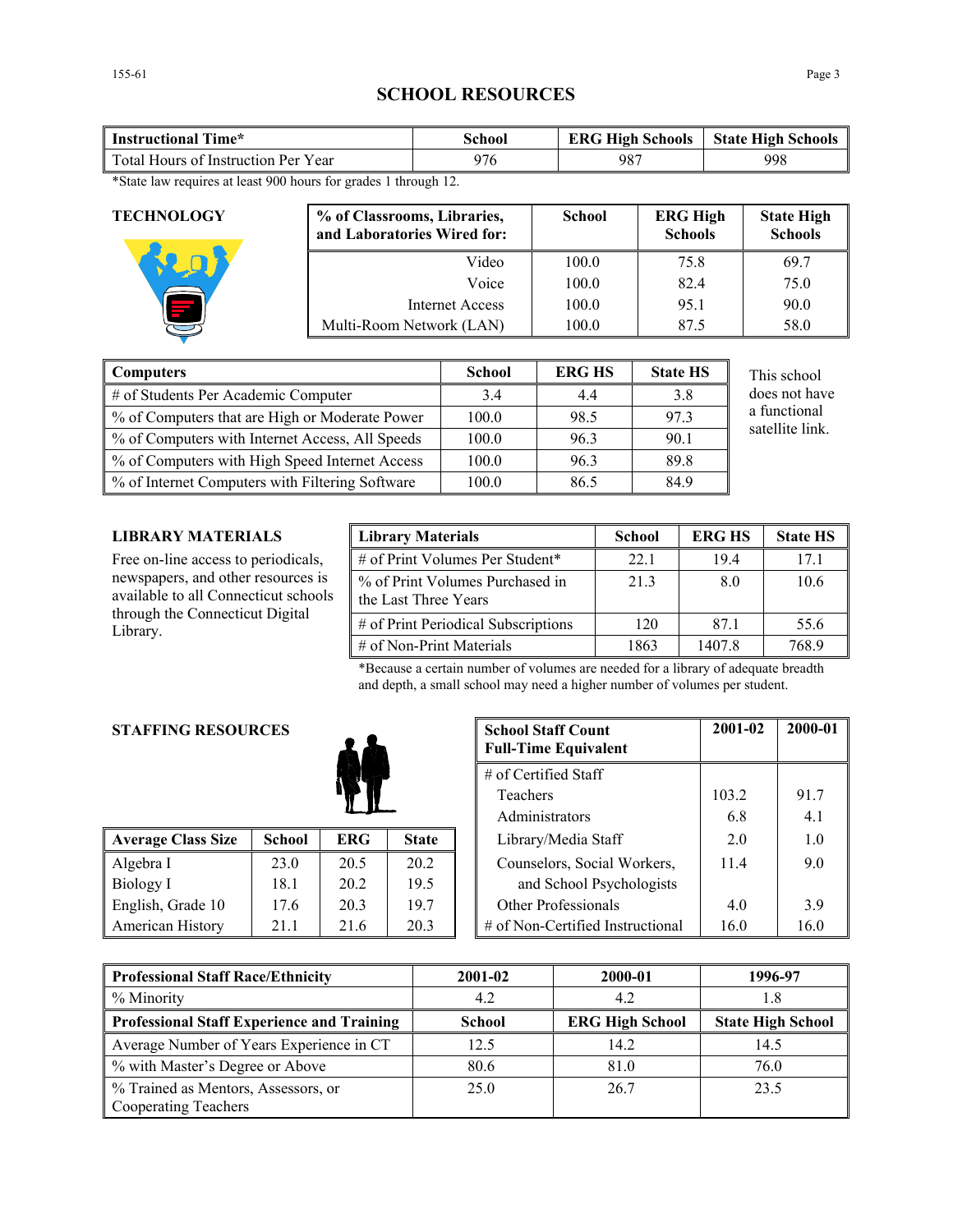# **SCHOOL PROCESSES**

| <b>Student and Teacher Statistics</b>                                                    | <b>School</b> | <b>ERG High</b><br><b>Schools</b> | <b>State High</b><br><b>Schools</b> |
|------------------------------------------------------------------------------------------|---------------|-----------------------------------|-------------------------------------|
| % of Students Retained in Grade after 2000-01 School Year                                | 2.4           | 2.0                               | 5.2                                 |
| Teacher Attendance, 2000-01: Average # of Days Absent Due to<br>Illness or Personal Time | 7.6           | 7.2                               | 7.7                                 |
| % Certified Staff Assigned to Same School the Previous Year                              | 64.6          | 832                               | 84.3                                |

| Types of Supplemental Instructional Services<br>Provided to Students Lacking Basic Skills | Available in<br><b>Mathematics</b> | Available in<br><b>Language Arts</b> |
|-------------------------------------------------------------------------------------------|------------------------------------|--------------------------------------|
| Pull-out Remedial Instruction                                                             | N0                                 | No                                   |
| In-Class Tutorial                                                                         | No                                 | No                                   |
| After School Program                                                                      | No                                 | No                                   |
| Summer School (2001)                                                                      | No                                 | No                                   |
| <b>Other</b>                                                                              | No                                 | No                                   |



| % Juniors and Seniors Enrolled in a Course or Courses for<br>College Credit | <b>School</b> | <b>ERG High</b><br><b>Schools</b> | <b>State High</b><br><b>Schools</b> |
|-----------------------------------------------------------------------------|---------------|-----------------------------------|-------------------------------------|
| During the 2000-01 School Year                                              | 36.0          | 28.7                              | 22.8                                |
| During the 1996-97 School Year                                              | 30.9          | 244                               | 16.0                                |

| <b>Advanced Placement Courses</b>                | <b>School</b> | <b>ERG High</b><br><b>Schools</b> | <b>State High</b><br><b>Schools</b> |
|--------------------------------------------------|---------------|-----------------------------------|-------------------------------------|
| Number of Courses for which Students were Tested | 19            | 139                               | 9.3                                 |
| % of Grade 12 Students Tested                    | 34.6          | 234                               | 16.3                                |
| % of Exams Scored 3 or More*                     | 66.5          | 78 <sub>0</sub>                   | 70.5                                |

\*A score of three or higher is generally required for earning college credit.

**Interactive Distance Learning:** This school does not utilize interactive distance learning. Interactive distance learning ranges from on-line courses with student-instructor interaction via the internet to live classroom interactions through two-way audio and video transmissions.



| <b>Total Number of Credits</b><br>Required for Graduation | School | ERG  | <b>State</b><br>Requirement |
|-----------------------------------------------------------|--------|------|-----------------------------|
| Required for Class of 2001                                | 21.8   | 21.3 | 20.0                        |

| % of Class of 2001 Graduates who Earned Credit in Selected<br><b>Subjects</b> | <b>School</b> | <b>ERG High</b><br><b>Schools</b> | <b>State High</b><br><b>Schools</b> |
|-------------------------------------------------------------------------------|---------------|-----------------------------------|-------------------------------------|
| Algebra I or Equivalent                                                       | 96.9          | 93.4                              | 90.0                                |
| <b>Chemistry</b>                                                              | 66.7          | 79.2                              | 66.5                                |
| 4 or More Credits in Mathematics                                              | 78.2          | 71.7                              | 60.6                                |
| 3 or More Credits in Science                                                  | 87.1          | 90.5                              | 82.5                                |
| 4 or More Credits in Social Studies                                           | 39.8          | 47.1                              | 48.1                                |
| Credit for Level 3 or Higher in the Same World Language                       | 80.3          | 74.0                              | 55.5                                |
| 2 or More Credits in Vocational Education                                     | 61.9          | 48.5                              | 58.4                                |
| 2 or More Credits in the Arts                                                 | 47.3          | 444                               | 40.5                                |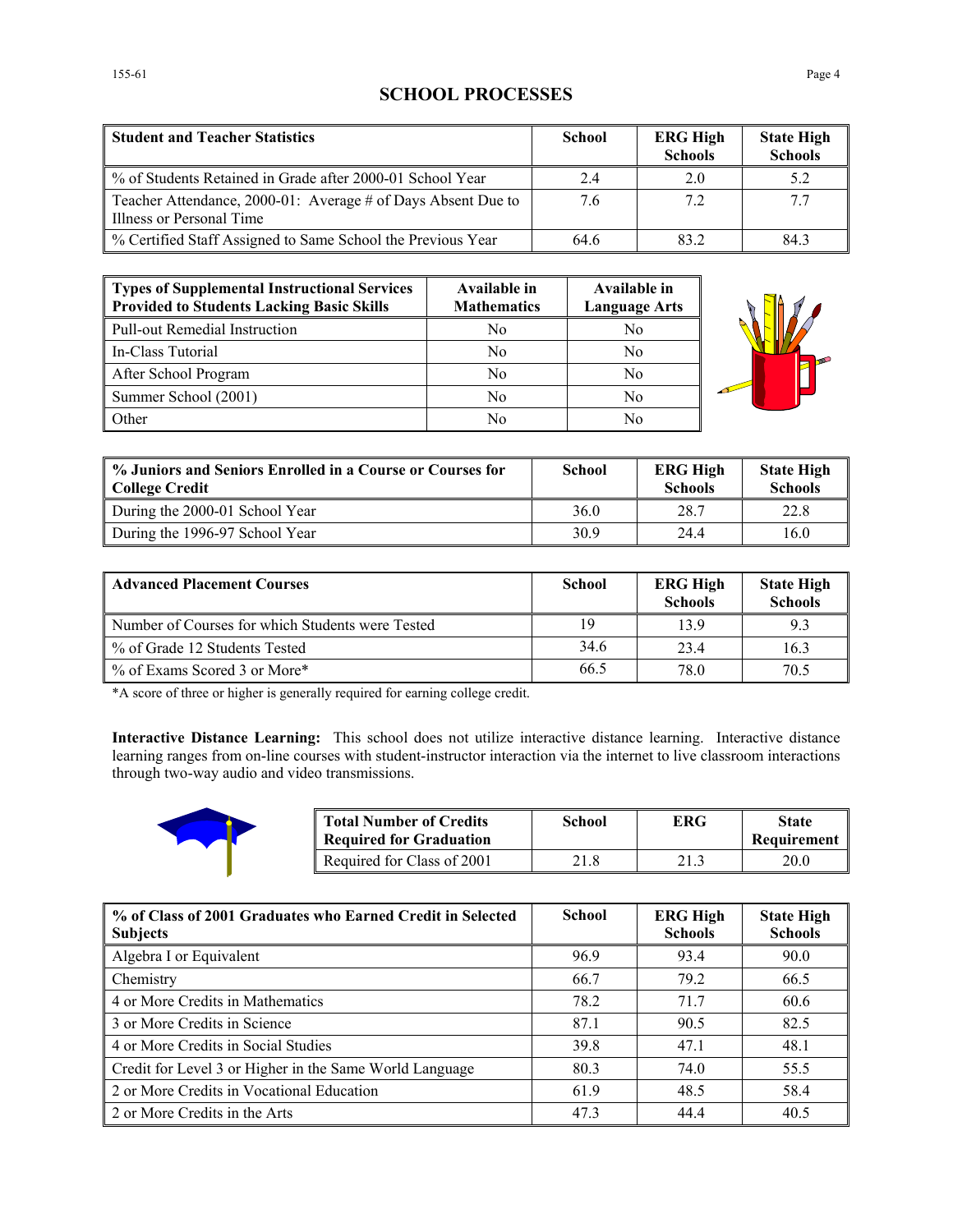## **STUDENT PERFORMANCE**

**Connecticut Academic Performance Test, Second Generation, % Meeting State Goal:** The state goal was established with the advice and assistance of a cross section of Connecticut educators. The goal represents a demanding level of achievement which is reasonable to expect of students in the spring of their 10<sup>th</sup> grade year. Students receive certification of mastery for each area in which they meet or exceed the goal.

| Conn. Academic Performance Test, 2 <sup>nd</sup> Gen.<br>% Grade 10 Meeting State Goal | School<br>2000-01 | <b>School</b><br>2001-02 | <b>ERG</b><br>2001-02 | <b>State</b><br>2001-02 |
|----------------------------------------------------------------------------------------|-------------------|--------------------------|-----------------------|-------------------------|
| Reading Across the Disciplines                                                         | 63                | 49                       | 64                    | 44.8                    |
| Writing Across the Disciplines                                                         | 63                | 57                       | 68                    | 51.0                    |
| Mathematics                                                                            | 59                |                          | 65                    | 44.1                    |
| Science                                                                                | 63                | 55                       | 60                    | 43.2                    |
| All Four Tests                                                                         | 39.6              | 26.2                     | 38.8                  | 23.7                    |
| Participation Rate                                                                     | 88.8              | 91.8                     | 953                   | 92.4                    |



In the table above, the percentage of students meeting the state goal is the percentage of those students who had a valid test score. The results reflect the performance of students who were enrolled in the school at the time of testing, regardless of the length of time they were enrolled in the school.

| SAT <sup>®</sup> I: Reasoning Test | Class of 1996 | Class of 2001 |            |              |
|------------------------------------|---------------|---------------|------------|--------------|
|                                    | <b>School</b> | <b>School</b> | <b>ERG</b> | <b>State</b> |
| % of Graduates Tested              | 88.4          | 92.2          | 92.8       | 77.6         |
| Mathematics: Average Score         | 516           | 524           | 537        | 503          |
| Mathematics: % Scoring 600 or More | 25.4          | 26.9          | 30.3       | 22.1         |
| Verbal: Average Score              | 521           | 513           | 529        | 502          |
| Verbal: % Scoring 600 or More      | 26.2          | 21.8          | 26.4       | 20.5         |

| <b>Student Attendance</b> | School | ERG<br>НS | <b>State</b><br>НS | <b>Physical Fitness,</b><br><b>Grade 10</b> | School | <b>ERG</b> | State |
|---------------------------|--------|-----------|--------------------|---------------------------------------------|--------|------------|-------|
| $\%$ on October 1, 2001   | 93.2   | 95.1      | 92.6               | % Passing All 4 Tests                       | 31.8   | 46.4       | 37.5  |

| <b>Physical Fitness,</b><br>l Grade 10 | <b>School</b> | ERG | <b>State</b> |
|----------------------------------------|---------------|-----|--------------|
| % Passing All 4 Tests                  | 31.8          | 464 |              |

| <b>Dropout Rates</b>                        | School | <b>ERG</b> | <b>State</b> | Class of 2001: Number             |
|---------------------------------------------|--------|------------|--------------|-----------------------------------|
| Cumulative Four-Year Rate for Class of 2001 | 9.5    | 4.2        | 11.2         | of National Merit                 |
| 2000-01 Annual Rate for Gr. 9 through 12    | 2.6    |            | 3.0          | Scholarship Semi-<br>Finalists: 6 |
| 1995-96 Annual Rate for Grades 9 through 12 | 3.0    |            | 4.6          |                                   |



| <b>Activities of Graduates</b> | <b>Class of</b> | <b>School</b> | <b>ERG</b> | <b>State</b> |
|--------------------------------|-----------------|---------------|------------|--------------|
| % Attending Two- or Four-Year  | 2001            | 90.1          | 87.5       | 76.3         |
| Colleges                       | 1996            | 88.8          | 85.9       | 72.3         |
| % Employed or in Military      | 2001            | 7.1           | 7.4        | 17.1         |
|                                | 1996            | 6.5           | 9.0        | 18.7         |